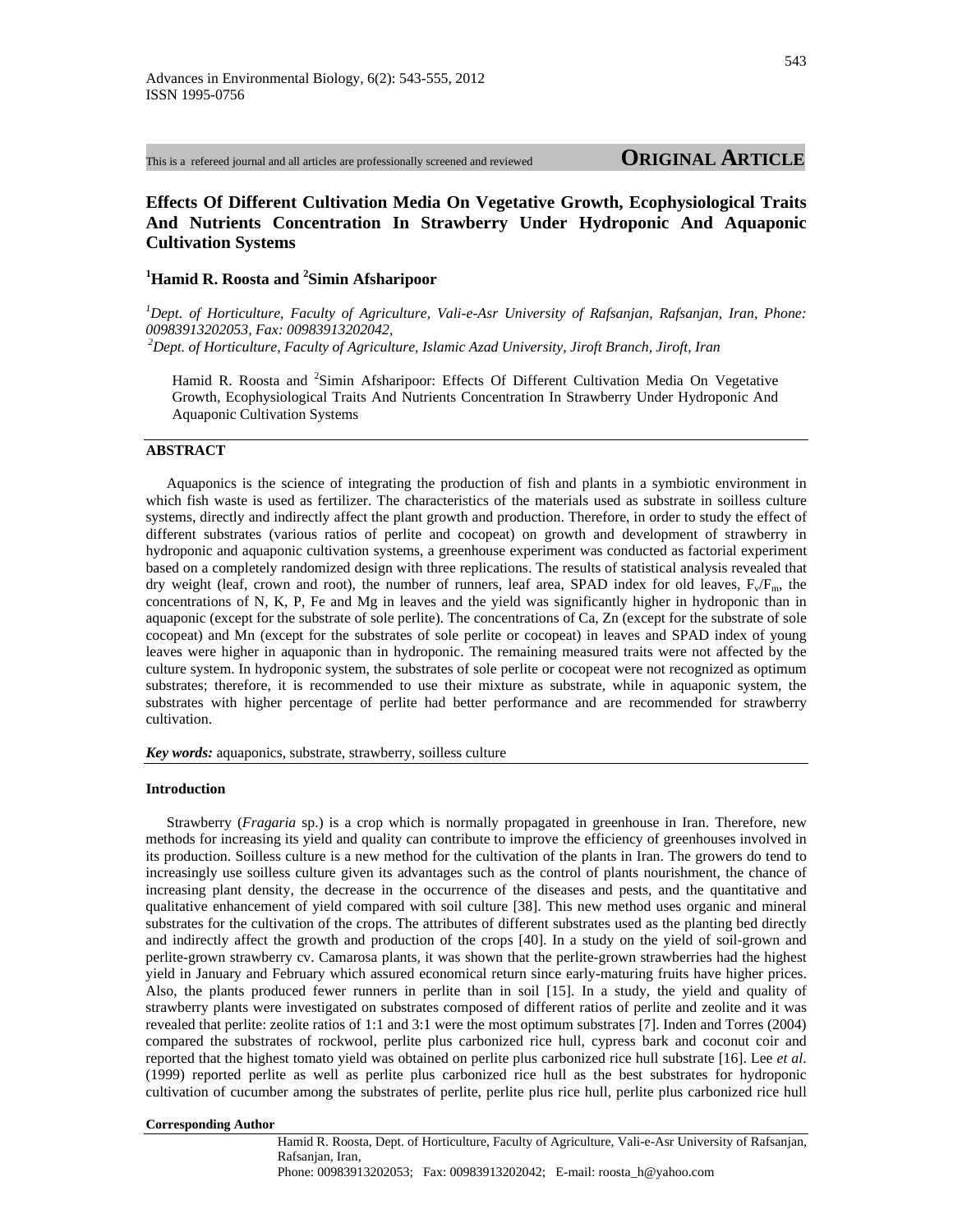and sole rice hull [20]. In an experiment for determining the appropriate amount of fish sewage as N source for *Panicum maximum* in Virgin Islands, the U.S. in 1995, the waste of aquaculture was revealed to be able to supply the required water and organic nitrogen for the production of forage in dry seasons [39]. An aquaponics system was constructed in Alberta, Canada which included four rearing tanks and four raft hydroponics tanks. This system resulted in higher yields of tomato and cucumber than their mean yields in conventional hydroponics system [36].

Thus, this experiment was conducted to determine the production capacity of different ratios of perlite: cocopeat in the aquaponic and hydroponic systems. The alterations in growth, eco-physiological characteristics and mineral nutrient content of strawberry plants in different ratios of perlite: cocopeat in two systems were determined as changes observed in root, crown and leaf dry mass, runner number, leaf area, fruit number, yield, SPAD index (chlorophyll content), maximal quantum yield of PS II photochemistry (Fv/Fm), and leaf minerals (N, K, P, Ca, Mg, Fe, Mn, and Zn) content.

## **Materials and Methods**

The study was carried out in hydroponic greenhouse of Agriculture Department, Valiasr University of Rafsanjan, Iran in autumn of 2009. The disinfected plastofoam pots were filled with different ratios of perlite: cocopeat (sole perlite, 75% perlite + 25% cocopeat, 50% perlite + 50% cocopeat, 25% perlite + 75% cocopeat, and sole cocopeat). Three transplants were planted in each pot and three pots of each substrate were irrigated with hydroponic solution (1/2 concentration of Hoagland solution) and three others were irrigated with aquaponic solution (obtained from raft tanks). The pots were manually irrigated with the amount of 300 mL solution three times a day.

#### *Aquaponics system:*

Aquaponic system (Fig. 1) was constructed from a fish tank with the volume of 850 liters which consisted of 20 fish of carp, grass carp and silver carp type, each about 300 gr. These special types of fish were selected because carp is very resistant to temperature variations (especially high temperatures) and environment. Their temperature need was 20-30°C. Considering the available water temperature, these warm-water fish species were stocked. The water of fish tank was supplied by tap water with the adjusted temperature of 24°C. The tank was made of galvanized metal and painted by pool-specific paint. An aquarium heater was mounted inside the tank and the tank was covered by a cloth net hatch to prevent fish from jumping out of water. The sewage of the tank consisted of fish waste and uneaten feed. If this sewage enters hydroponic system, it will cover the roots, create an anaerobic environment and interrupt the absorption of the elements which are carried out by active transportation and using oxygen. Therefore, they should be eliminated before entering into hydroponic system. A water pump was mounted under the tank to pump the water to clarifier. The capacity of conical-shaped clarifier was 60 l. The sewage was pumped to clarifier from the upper side and the solid materials deposited to the sides of cone at the bottom of cylinder. These materials were eliminated by opening the water valve once a day which was connected to the tip of the cone. By sole application of only clarifier, much of floating and undeposited solid materials would enter the hydroponic medium. So another system was needed to separate undeposited and fine materials. A 30-litre filtration tank was mounted after clarifier inside which there was a plastic net with fine meshes. Therefore, water entered the filtration system due to the gravity and fine particles which had not been separated in the clarifier removed from water. This net was washed with high-pressure water twice a week. Then, the water entered a 30-litre degassing system to remove the harmful gasses which might have been produced during filtration. Afterwards, it entered a 300-litre hydroponic tank and after the absorption of the required nutrition by plants, the water was passed to the fish tank from the hydroponic bed. The floated hydroponic tank was 20 cm in depth, 200 cm in length and 75 cm in width and was covered by a plastofoam plate with the diameter of 4 cm. Nitrification process is carried out by bacteria nitrosomonas and nitrobacter which is normally created in the system and transforms fish tank water ammonia to nitrite and then, to nitrate. The conformity of nitrification and nutrient availability in aquaponic system is acquired at pH=7. As well, because when water is saturated by soluble oxygen, nitrification has the highest efficiency, several air diffuser were used in tank. Fish were fed three times a day with 20 g fish food containing 46% protein. Given the limiting effect of water temperature on the growth of the fish, it was measured by thermometer. In order to measure leaf, crown and root dry weight, they were put in an oven for 72 hours at 70°C. Then, they were weighed by digital scale. Leaf area was determined by leaf area meter (CI 202). Chlorophyll was measured by SPAD-502 and florescence chlorophyll was specified by chlorophyll fluorimeter (Pocket PEA). The concentration of N in leaves was measured by Kjeldahl method, P concentration by spectrophotometer, K by flame photometer, and Mg, Fe, Zn, Mn and Ca concentrations by atomic absorption method.

The level of chlorophyll in the youngest and the oldest expanded leaves was recorded by taking SPAD (chlorophyll content) readings with a SPAD-502 Chlorophyll Meter (Minolta Camera Co. Ltd., Japan).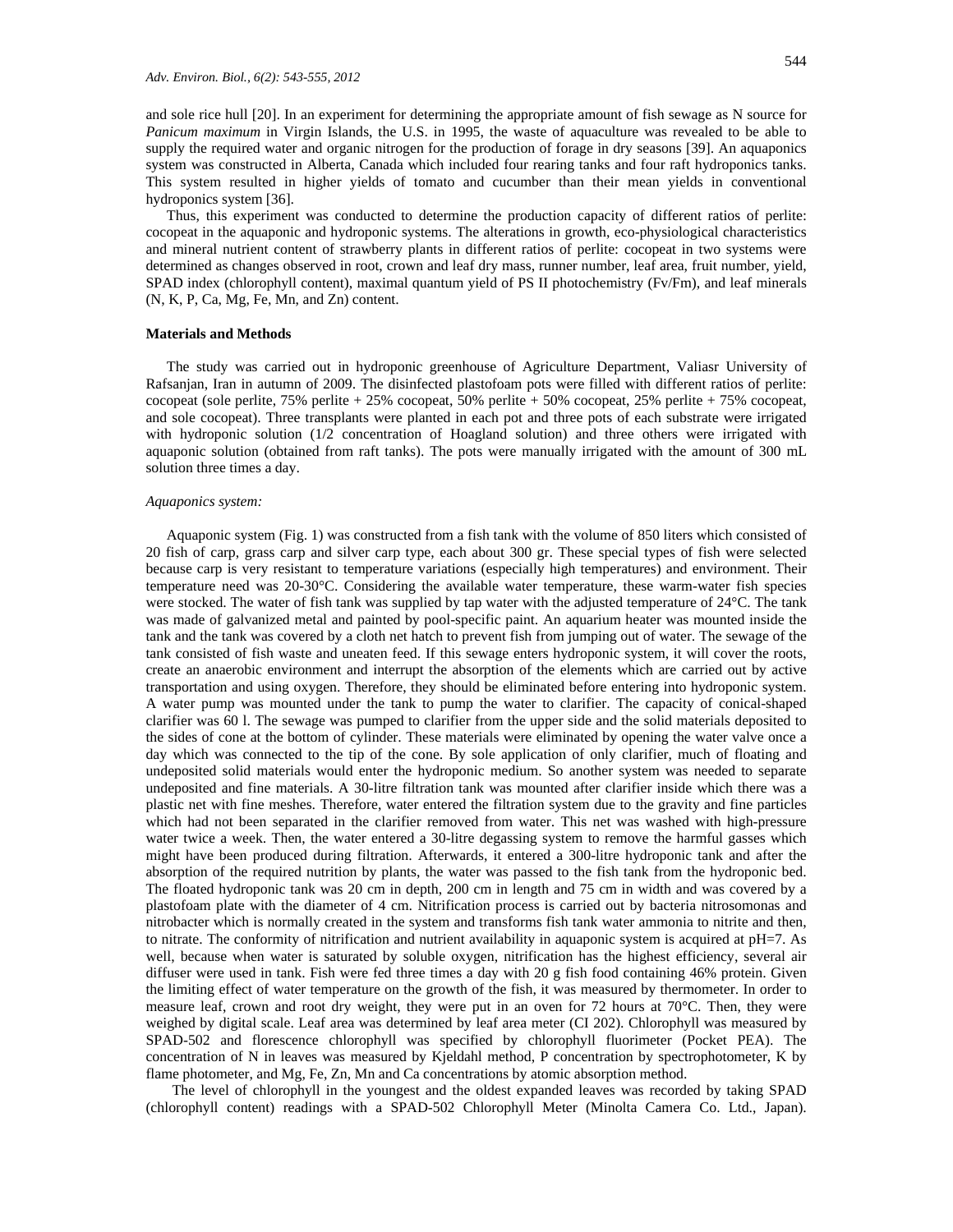545

Chlorophyll fluorescence parameter (Fv/Fm) was measured with a portable handy Plant Efficiency Analyzer (PEA, Hansatech Instruments Ltd., UK). Three leaves were selected from each pot and pre-adapted to dark period for 20 min by fixing special tags on each leaf blade before measurements were taken. During dark adaptation, all the reaction centers are fully oxidized and available for photochemistry and any fluorescence yield is quenched. After 20 min of dark adaptation, the sensor cup was fitted on the leaf for measurement.

At the end of the experiment the leaf area for each treatment were recorded. Leaf area was measured by leaf area meter (Delta-T. Devices LTD). Then plant organs (leaves, crown and roots) were harvested, weighed and oven-dried at  $72 \text{ °C}$  for 48 hrs to determine dry mass. After drying, plant material was ground in a coffee grinder (Mr. Coffee, Hattiesburg, MS) for approximately 60 s. Approximately 1 g of grounded-dry plant material placed into a muffle furnace for at least 16 h at 500 °C following AOAC Method 900.02 (AOAC, 1990). Minerals (K, Ca, Mg, Fe, Mn, and Zn) content were determined as described by Perkin-Elmer Corporation (1976) on a 2380 Atomic Absorption Spectrophotometer (Norwalk, CT). The concentration of N in leaves was measured by Kjeldahl method. P concentration was determined by spectrophotometer. The dry ash was allowed to dry for 5 h, in accordance with AOAC Method 900.02 (AOAC, 1990). After the sample was dissolved using 15 mL of 20% HNO3, the solution was filtered through Whatman 40 grade ashless filter paper (Clifton, NJ) and diluted to a total volume of 100 mL with distilled water; duplicate samples were prepared when possible. One mL of each sample was placed into one of two separate tubes and 10 mL of distilled water was added. To one set of the tubes,  $0.5$  mL of 5% LaCl<sub>2</sub> was added as releasing agent. This tube was used for element quantification.

#### *Analysis of data:*

Analysis of variance (ANOVA) was performed using the SAS program. If ANOVA determined that the effects of the treatments were significant  $(p<0.05$  for *F*-test), then the treatment means were separated by Duncan's Multiple Range Test.

### *Results:*

The results of the analysis of variance showed that hydroponic treatment resulted in significantly higher leaf, crown and root dry weight than aquaponic treatment. In hydroponic system, the higher ratios of cocopeat gave the highest leaf and root dry weight and the substrates of 25% perlite + 75% cocopeat gave the highest crown dry weight. In aquaponic system, the lowest root dry weight was obtained from the substrates of sole perlite and sole cocopeat (Fig. 2). Hydroponic treatment had higher number of runners than aquaponic treatment. In hydroponic treatment, the highest number of runners was obtained from the substrate of  $25\%$  perlite  $+75\%$ cocopeat and the lowest one from higher ratios of perlite. In aquaponic treatment, higher ratios of cocopeat produced the highest number of runners (Fig. 3). Leaf area was greater in hydroponic treatment than in aquaponic treatment, so that the highest leaf area was obtained from higher ratios of cocopeat (Fig. 4). SPAD index of young leaves of most substrates was higher in aquaponic treatment than in hydroponic treatment. SPAD index in young leaves decreased in aquaponic treatment as the ratio of perlite to cocopeat was decreased. SPAD index of old leaves was significantly higher in hydroponic treatment than in aquaponic treatment. In hydroponic treatment, the highest SPAD index of old leaves was observed in the substrate of sole perlite (Fig. 5).  $F_v/F_m$  was significantly higher in hydroponic treatment than in aquaponic treatment and it decreased in aquaponic treatment as the ratio of cocopeat to perlite was increased (Fig. 6). Hydroponic treatment had significantly higher N and K level than aquaponic treatment (Figs. 7 and 8). Hydroponic treatment had significantly higher P level than aquaponic treatment at higher ratios of cocopeat. The highest P level was obtained in the substrate of  $50\%$  perlite  $+50\%$  cocopeat in hydroponic treatment and the lowest one was obtained from the substrate of sole perlite (Fig. 9). The Ca level of hydroponic treatment was significantly lower than the aquaponic treatment on all substrates unless cocopeat. It sharply decreased in aquaponic treatment on the substrate of cocopeat (Fig. 10). The system and substrate had no specific effect on Mg level. The lowest Mg level of aquaponic system was obtained from the substrate of sole cocopeat (Fig. 11). The highest Fe level of hydroponic treatment was obtained from the substrate of 75% perlite + 25% cocopeat and the lowest one of aquaponic system was observed in the substrate of only cocopeat (Fig. 12). The difference in Mn level was significant between hydroponic and aquaponic treatments, so that it was much higher in hydroponic treatment than in aquaponic treatment (Fig. 13). The difference in Zn level was significant between hydroponic and aquaponic treatments (Fig. 14). Fruit yield in hydroponic and aquaponic systems was significantly different. The highest yield of hydroponic treatment was obtained from the substrate of 25% perlite + 75% cocopeat. In aquaponic treatment, higher cocopeat application resulted in lower yield and the highest yield was produced on the substrate of sole perlite (Fig. 15). The highest number of fruits was obtained on the substrate of sole perlite in both treatments (Fig. 19).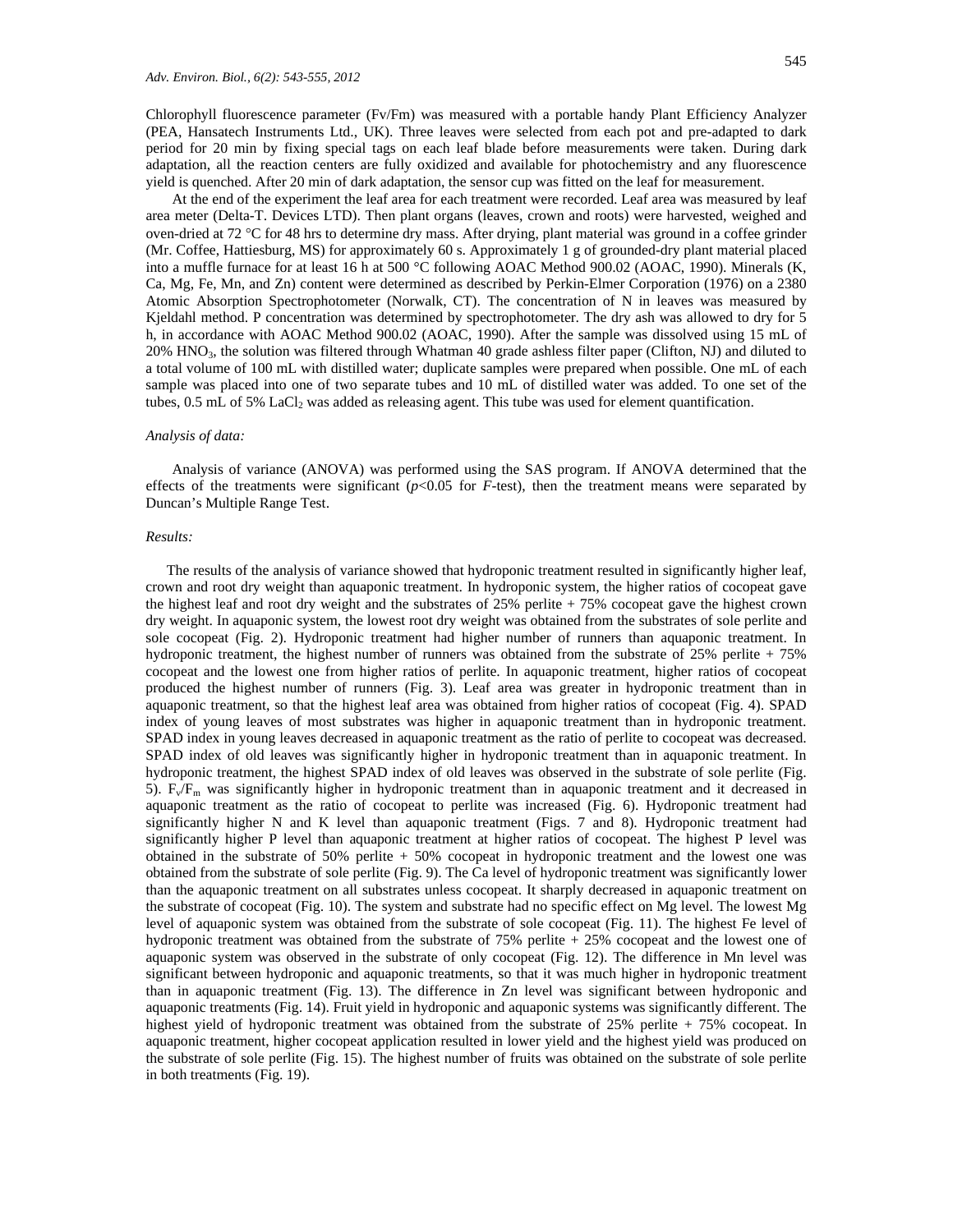

**Fig. 1:** Scheme of aquaponic system, Vali-e-Asr University of Rafsanjan, Iran.



**Fig. 2:** Interactions of substrates and cultivation systems on leaf, crown and root dry weight of strawberry. The letters show significant differences at 5% level between treatments (Dancan's test).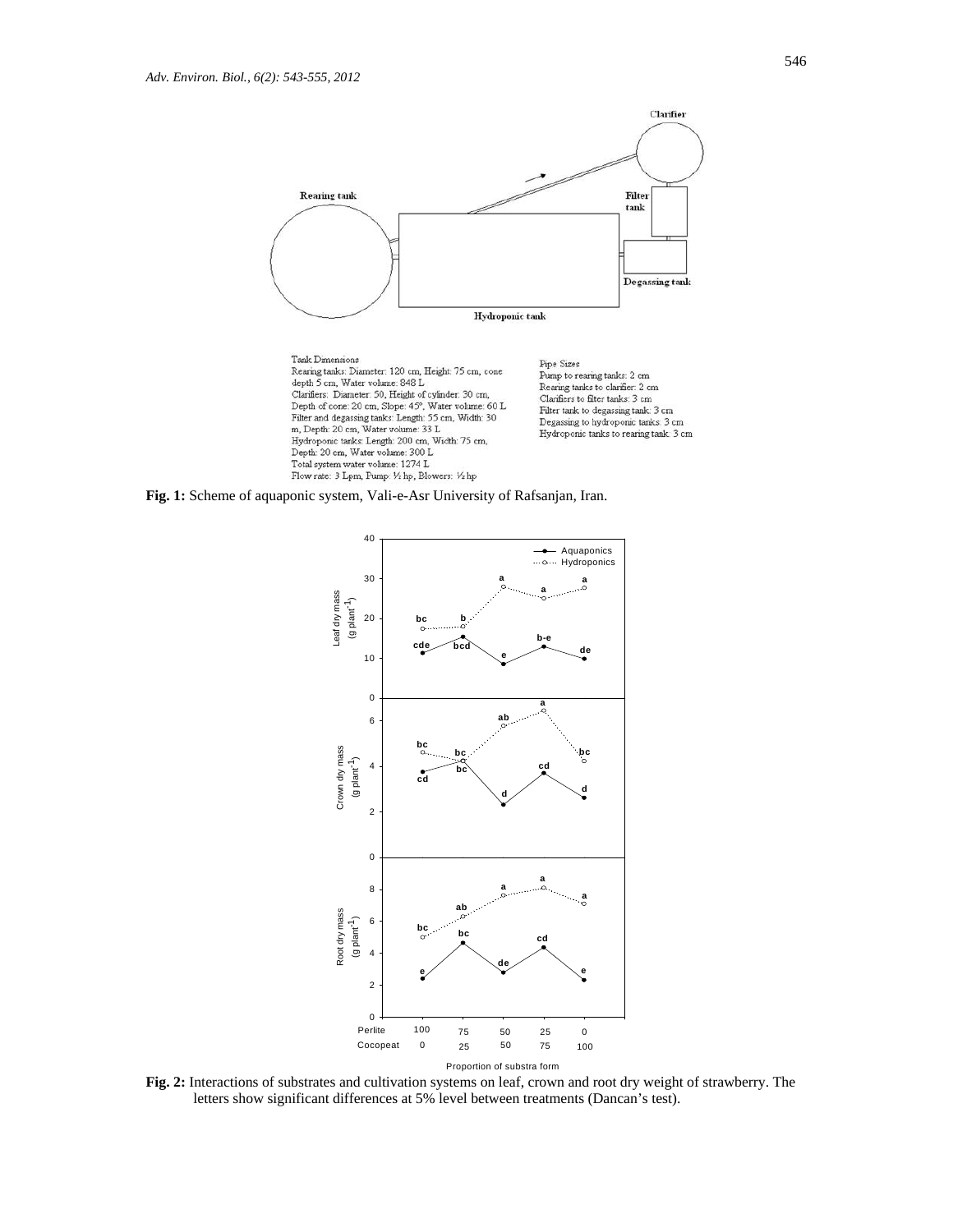

**Fig. 3:** Interactions of substrates and cultivation systems on the number of runners of strawberry. The letters show significant differences at 5% level between treatments (Dancan's test).



**Fig. 4:** Interactions of substrates and cultivation systems on leaf area of strawberry. The letters show significant differences at 5% level between treatments (Dancan's test).



**Fig. 5:** Interactions of substrates and cultivation systems on SPAD index of strawberry. The letters show significant differences at 5% level between treatments (Dancan's test).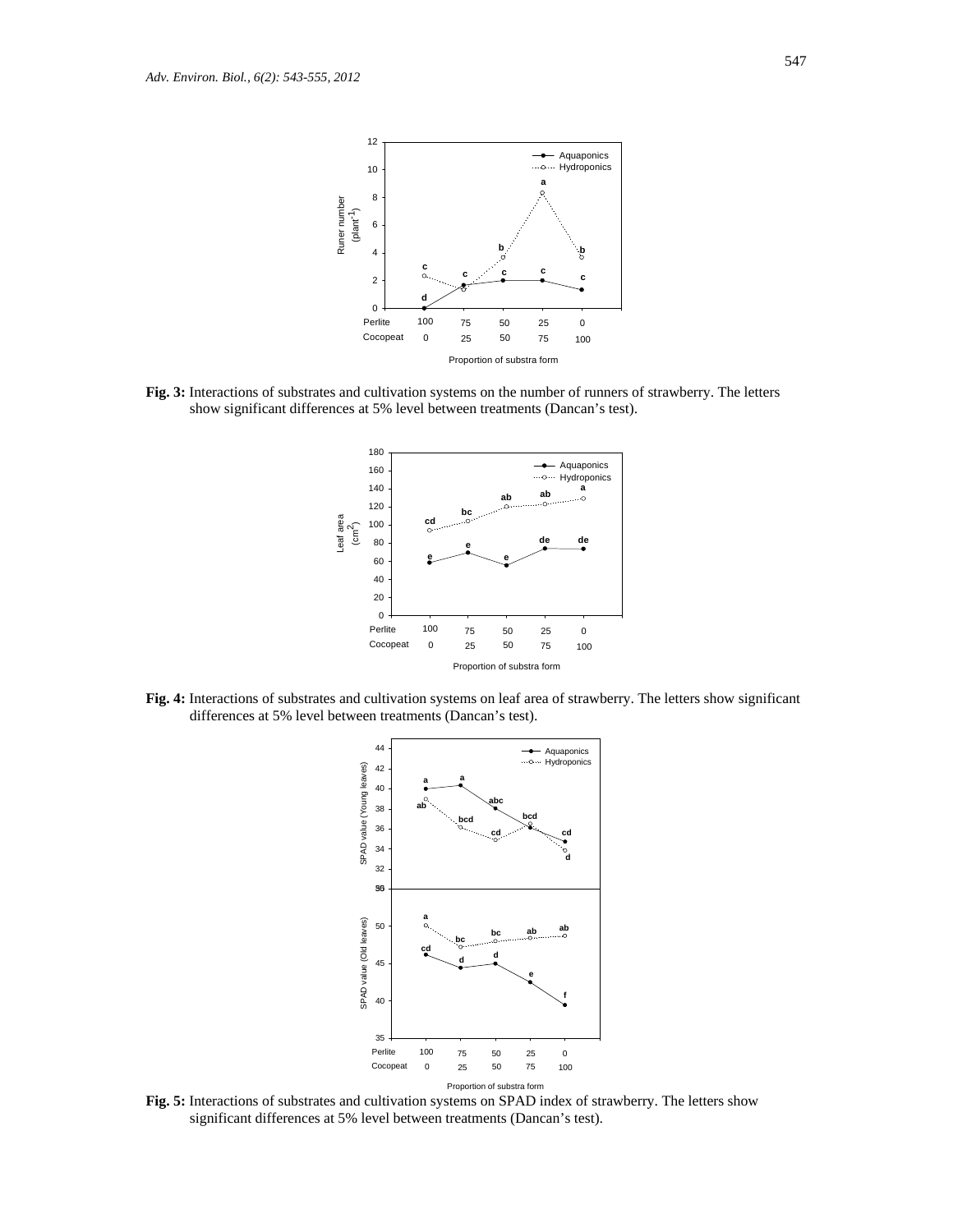

**Fig. 6:** Interactions of substrates and cultivation systems on Fv/Fm of strawberry. The letters show significant differences at 5% level between treatments (Dancan's test).



**Fig. 7:** Interactions of substrates and cultivation systems on N concentration in leaves of strawberry. The letters show significant differences at 5% level between treatments (Dancan's test).



**Fig. 8:** Interactions of substrates and cultivation systems on K concentration in leaves of strawberry. The letters show significant differences at 5% level between treatments (Dancan's test).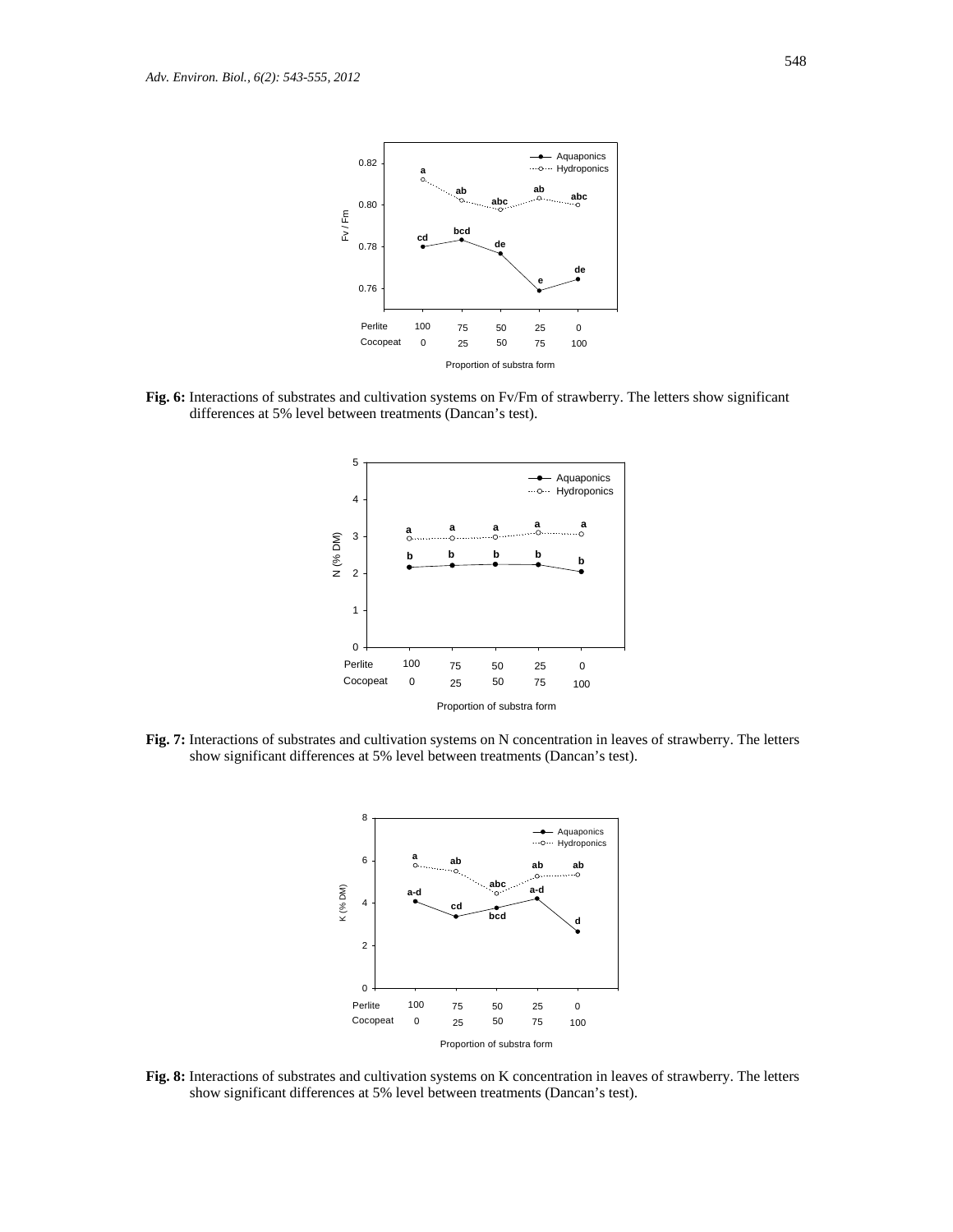

**Fig. 9:** Interactions of substrates and cultivation systems on P concentration in leaves of strawberry. The letters show significant differences at 5% level between treatments (Dancan's test).



**Fig. 10:** Interactions of substrates and cultivation systems on Ca concentration in leaves of strawberry. The letters show significant differences at 5% level between treatments (Dancan's test).



**Fig. 11:** Interactions of substrates and cultivation systems on Mg concentration in leaves of strawberry. The letters show significant differences at 5% level between treatments (Dancan's test).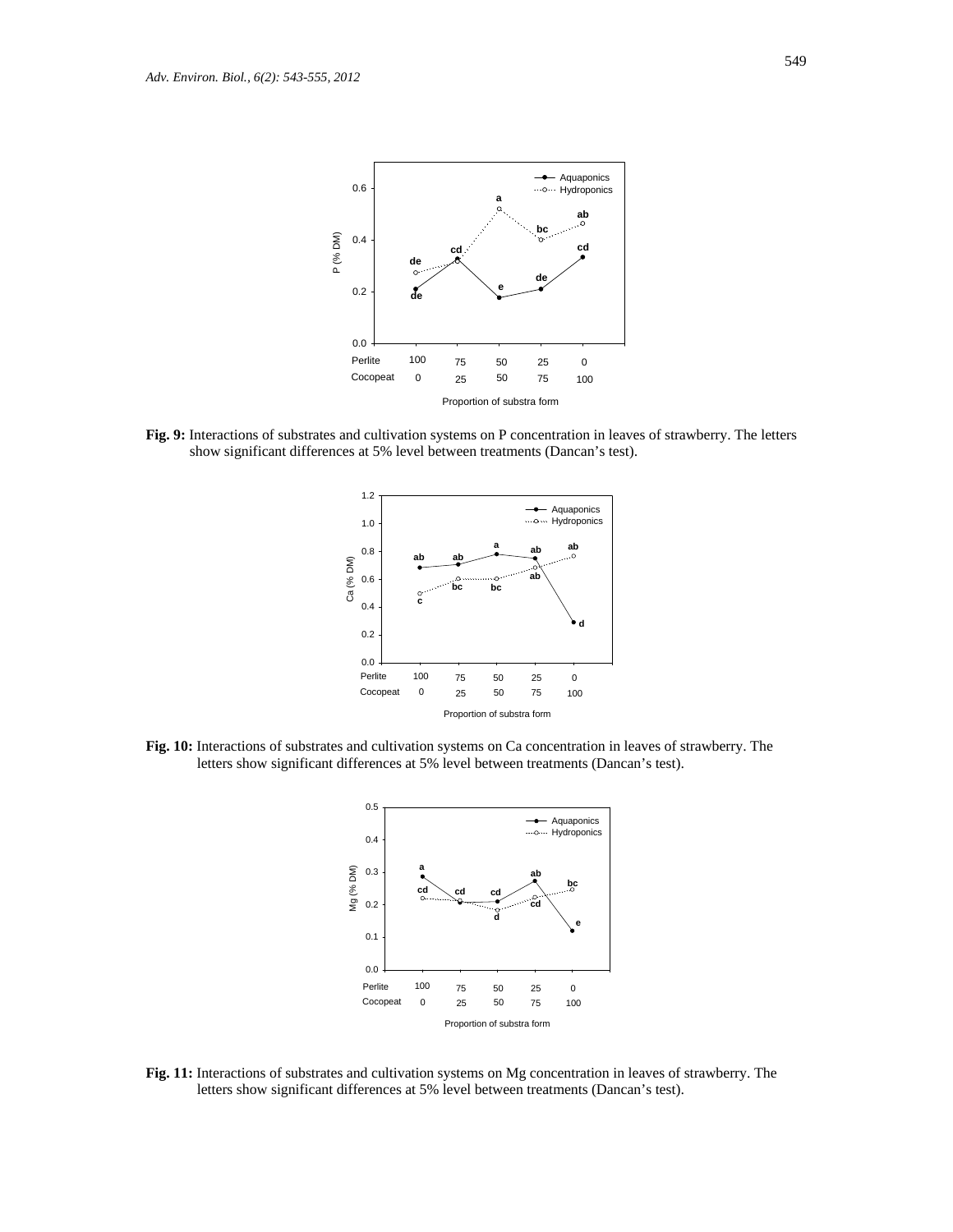

**Fig. 12:** Interactions of substrates and cultivation systems on Fe concentration in leaves of strawberry. The letters show significant differences at 5% level between treatments (Dancan's test).



**Fig. 13:** Interactions of substrates and cultivation systems on Mn concentration in leaves of strawberry. The letters show significant differences at 5% level between treatments (Dancan's test).



**Fig. 14:** Interactions of substrates and cultivation systems on Zn concentration in leaves of strawberry. The letters show significant differences at 5% level between treatments (Dancan's test).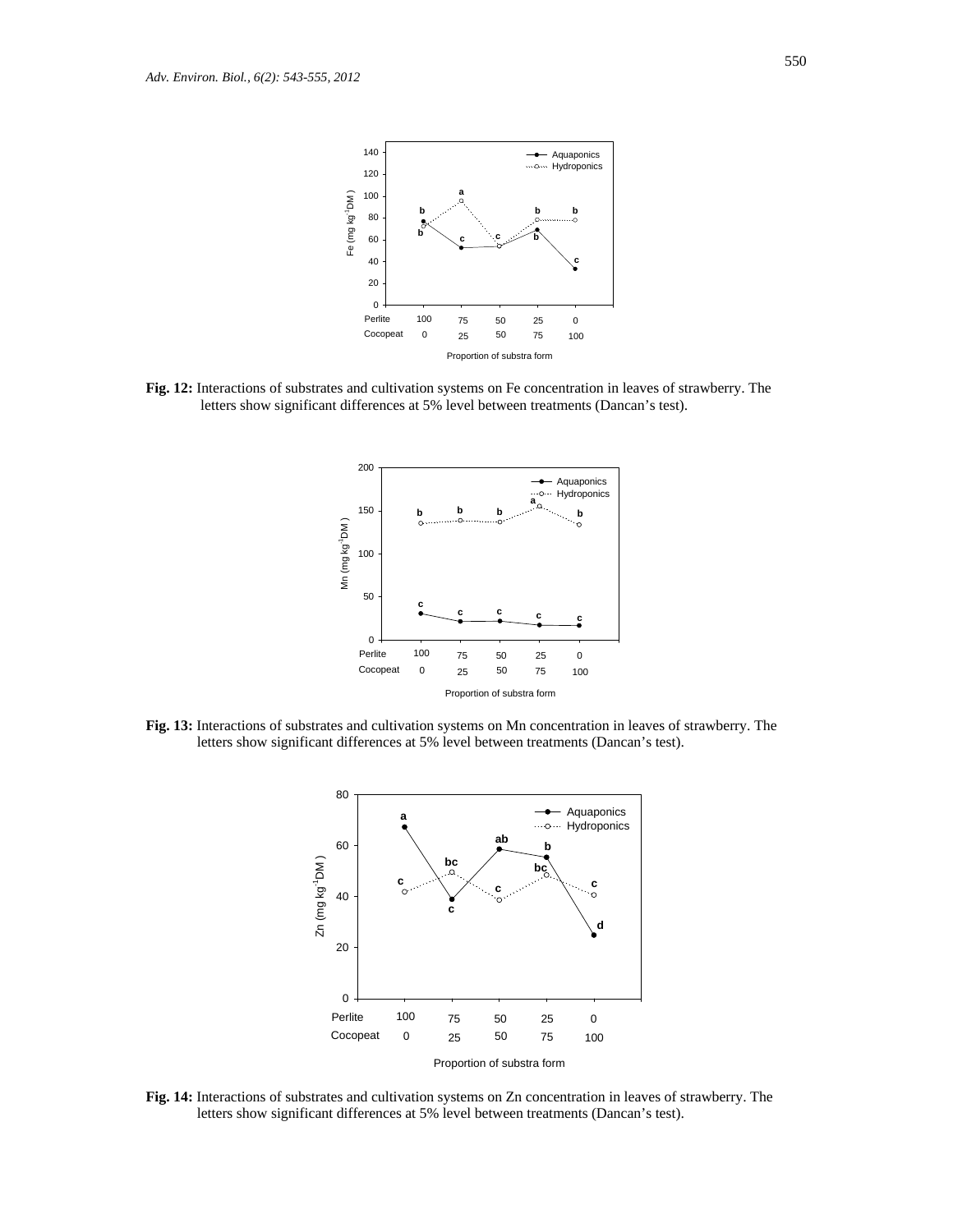

**Fig. 15:** Interactions of substrates and cultivation systems on fruit yield of strawberry. The letters show significant differences at 5% level between treatments (Dancan's test).



**Fig. 16:** Interactions of substrates and cultivation systems on fruit number of strawberry. The letters show significant differences at 5% level between treatments (Dancan's test).

#### *Discussion:*

The results showed that hydroponic and aquaponic treatments significantly affected N absorption of strawberry and aquaponic-grown plants had lower N absorption than hydroponic-grown plants. Fish usually excretes N and P in dissolved form. The excessive N which is released by fish is in ammonia form which is excreted from the gills in gaseous form. During nitrification, ammonia is bacterially converted to nitrite and then, into nitrate [17,31]. The reason for decreased N absorption in aquaponic system was the low number of fish. Probably, the number of the fish in the current study did not suffice to supply the plants with the required N. Fish often excretes phosphate by urine and waste. The excreted waste and food show that most

phosphate is accumulated in the system [17]. P absorption rate was higher in hydroponic treatment than in aquaponic treatment (Fig. 9). Probably, the amount of P released by the fish into water in aquaponic system did not suffice.

The concentration of nutrients in the leaves of the plants nourished with inorganic nutrients was higher than that of the plants nourished with organic fertilizers. The absorption rates of N, P, K, Mg, Fe and Cu were higher in cucumber plants fed with inorganic nutrient solution than in plants fed with organic fertilizer, probably because of lower availability and release of nutrients from organic sources [9]. In this experiment, the absorption rates of N, K, P, Fe and Mg were higher in hydroponic treatment than in aquaponic treatment (Figs. 7, 8, 9, 12, and 13).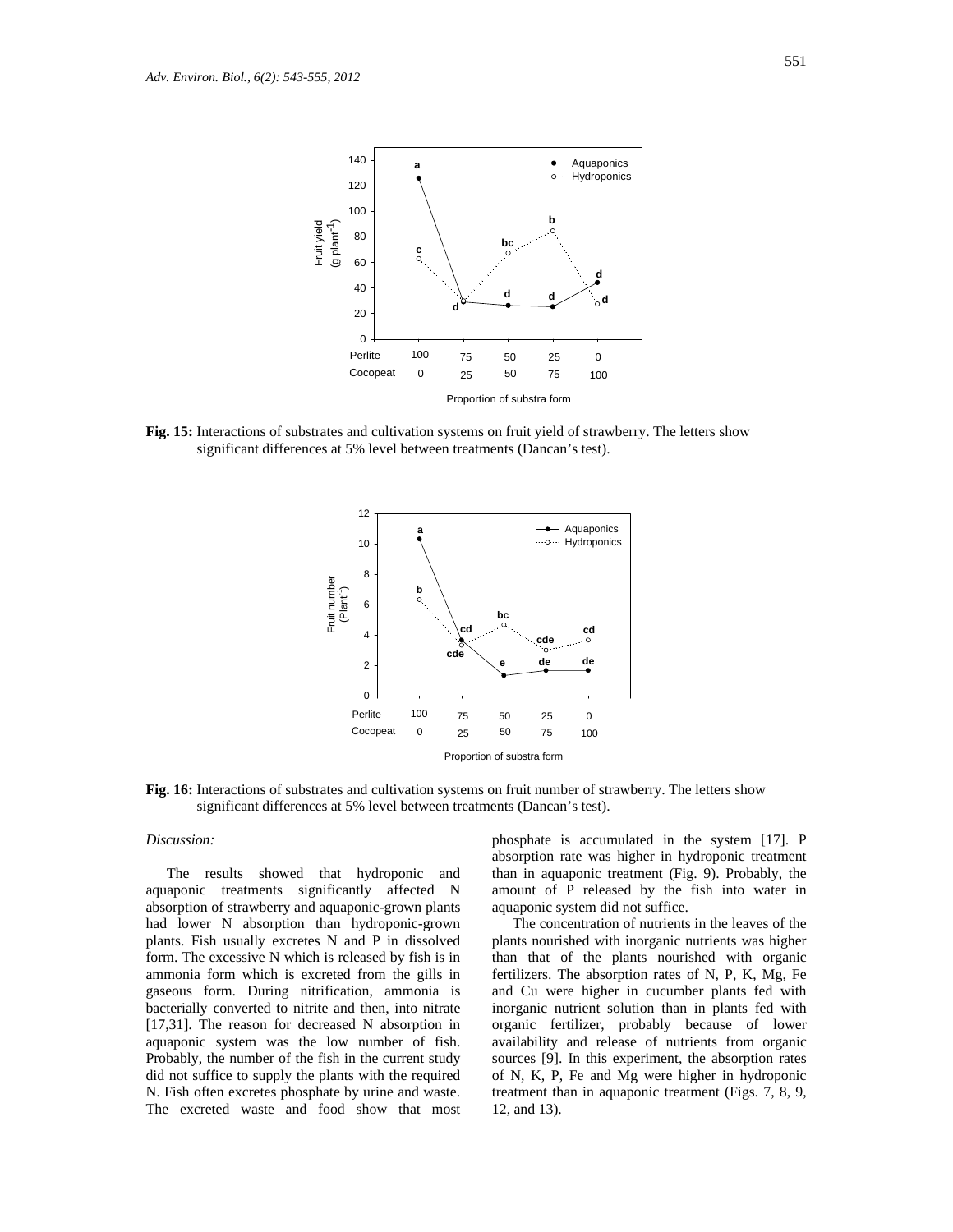The symptoms of the decrease in the absorption of such nutrients as Ca, worsened by Mg, are prevalent in most cases. This decrease occurs at cellular level caused by the inhibition of Ca absorption and the competition between Mg and Ca [14]. In hydroponic treatment, the high rate of Mg absorption might have decreased the absorption of Ca. When the amount of nutrients does not suffice, the growth of leaves and then, leaf area index can be limited due to either the low level of photosynthesis or insufficient cell elongation [12]. The cells of leaves are smaller in plants suffering from N deficiency [29]. These effects arise from the decrease in water conductance which results in water deficiency in the sheaths of growing leaves [28]. Under P deficiency, the sheaths of leaves become smaller and turn to dark green because of the insufficiency of cell elongation as well as redundancy of the number of cells per unit area [12]. The growth of leaf cells is inhibited in plants suffering from P deficiency resulting from decreased water conductance. N deficiency results in smaller leaf cells [28]. The P and N absorption rates were lower in aquaponic treatment and hence, the leaf area was smaller, too (Figs. 7 and 8).

K or N deficiencies increase longitudinal growth and reduce the formation of auxiliary roots [25]. The absorption rate of K and N as well as root dry weight was lower in aquaponic treatment than in hydroponic treatment (Figs. 2, 7 and 8).

N stimulates the vegetative growth especially shoots and turns the color of leaves to dark green. In total, N is a parameter that accelerates the vegetative growth of the plants [23]. As N absorption rate increases, the vegetative growth of the plants is augmented [8, 32]. The deficiency of such elements as Mg and Mn results in decreased vegetative growth [22]. The plants suffering from P deficiency show decelerated growth [12]. The cell elongation rapidly responds to Mn deficiency [30]. Given that the absorption rates of N, P and Mn were higher in hydroponic treatment than in aquaponic treatment, hydroponic treatment exhibited greater growth of shoots and accordingly, increased dry and fresh weight (Fig. 2). The evidence showing the direct impact of N on photosynthesis rate per leaf unit area abounds. Therefore, N mainly influences photosynthesis through increasing light interception. It seems that N application increases dry matter production and leaf area duration [18]. The increase in photosynthesis rate increases growth through keeping the stomata open, enlarging the cells and intercellular space and increasing cell division [13]. In hydroponic treatment, high level of N absorption resulted in higher leaf area (Fig. 7).

SPAD or chlorophyll content shows the N level of leaf tissue [42]. Under N deficiency, the adult leaves of strawberry are discolored to light green and become a little smaller than normal and as N deficiency worsens, the sheaths of younger leaves become greener [37]. The SPAD index of young leaves was higher in aquaponic treatment than in hydroponic treatment and also, N absorption rate was lower in aquaponic treatment than in hydroponic treatment (Fig. 5). The measurement of  $F_v/F_m$  can help understanding the photosynthesis-related processes [19]. As photosynthesis increases, the ratio of variable florescence of the chlorophyll to the maximal florescence  $(F_v/F_m)$  increases, so that it can be concluded that  $F_v/F_m$  is higher in healthy leaves with high chlorophyll content than in old leaves with low chlorophyll content. When photosynthesis tract is stressed, the variable florescence  $(F_v)$ , which equals  $F_m-F_0$ , decreases. N deficiency results in decreased amount of variable florescence  $(F_v)$ .  $F_v/F_m$ decreases because of the increase in  $F_0$  under stress and injury. The decrease in or low level of chlorophyll will increase  $F_0$  because the remaining chlorophyll re-absorbs less light [10, 27]. In hydroponic system because of higher N uptake, the photosynthesis level and  $F_v/F_m$  was higher than in aquaponic treatment (Fig. 6).

In the current study, different ratios of perlite:cocopeat significantly affected most measured parameters. Cocopeat is an organic material with moderate ion absorption capacity and high water holding capacity. Perlite has a negligible cation exchange capacity but high capillary property, so that it can store 3-4 times as great water as its weight. These two factors together help high nutrient solution holding capacity, better exchange of elements, particularly cations inside the planting bed, and optimum distribution of moisture throughout root zone. Consequently, they affect the formation of root system, the uptake of nutrients and the growth of the plants. Aeration is an important parameter affecting the growth of the plants. Oxygen is critical for the growth and activities of the cells. If root zone lacks oxygen, the growth of the plants will be damaged. The energy required for the growth of the roots and for the absorption of the ions is supplied through socalled respiration process which needs oxygen. The concentration of oxygen and the distribution of pores in root zone influence the development of hair roots. The aerated conditions improve the roots (e.g. hair roots) by uniformly distributing the water and air in pores [33]. If the pores of a solid substrate uniformly contain water and air, the amount of oxygen will suffice for the normal growth and activity of the roots [5]. Amiri *et al*. (2009) obtained the highest root fresh and dry weight of eggplant from the substrate of sole rice hull and sole perlite and the lowest ones from the substrates of 50% perlite + 50% rice hull [2]. In hydroponic treatment, the lowest and highest root dry weight were obtained from the substrates of sole perlite and  $25%$  perlite + 75% cocopeat, respectively. In aquaponic treatment, the lowest root dry weight was obtained from the substrates of sole perlite and sole cocopeat and the highest one was obtained from the substrates of 25%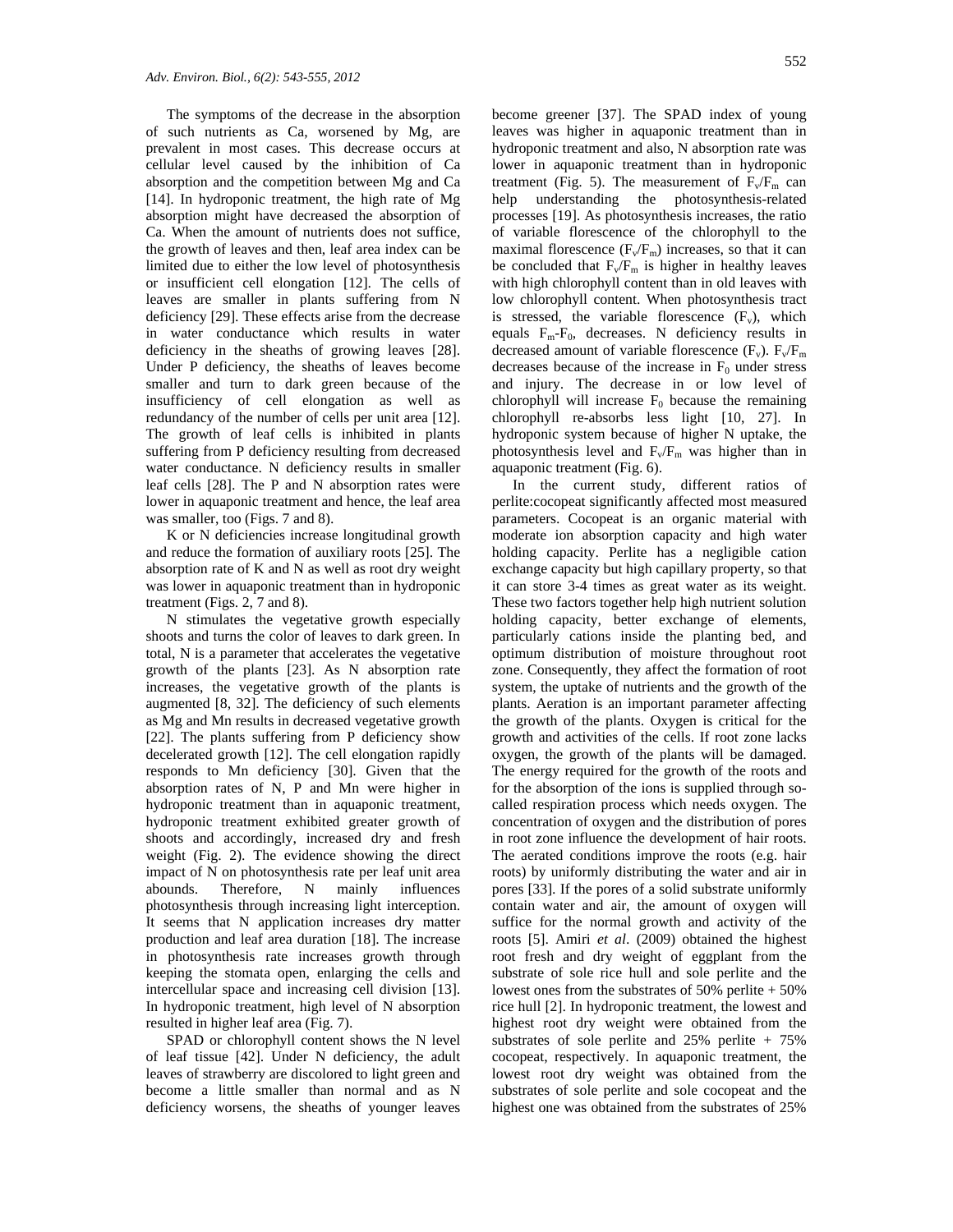perlite +  $75\%$  cocopeat and  $75\%$  perlite +  $25\%$ cocopeat (Fig. 2). Water deficiency decreases the uptake and translocation of nutrients in plants and consequently, reduces the growth and the yield [21]. In hydroponic and aquaponic treatments, as the ratio of perlite to cocopeat was increased, the yield decreased (Fig. 15).

The growth of the runners is triggered by adverse environmental conditions like long, hot days and all energy of the plant is devoted to their growth and so, fewer flowers are born. Thus, the increase in the number of runners is followed by the decrease in flowering and fruit-bearing [4]. In aquaponic treatment, the lowest number of runners was obtained from the substrate of sole perlite which in fact, produced no runner and the plants used whole their energy for bearing flowers and fruits. Therefore, this substrate produced the highest number of fruits (Fig. 3).

The decrease in water and nutrients uptake is related to the decrease in water holding capacity of the substrate [7]. Stomatal conductance is reduces under water deficit conditions and hence, the extent of transpiration is decreases. Since transpiration is a mechanism for the absorption of elements and minerals, nutrients uptake by roots and their translocation from roots to shoots is finally decreased [1]. Saberi moghadam *et al*. (2009) studied the effect of different substrates (perlite, rice hull, cocopeat, mica and zeolite) on the uptake of nutrients by tomato and showed that the concentration of K and Mg was higher in the substrate of cocopeat and the substrates containing zeolite than other beds. The treatments did not show significant differences in the concentrations of N and P [34]. In a study on the effect of substrate perlite and zeolite on the growth of lettuce, Gul (2005) found the lowest head in the substrate of sole perlite and found that as the ratio of zeolite was increased, the growth of head was increased. N and K uptake rate was better in the substrate of sole perlite than in the substrate of zeolite and zeolite + perlite, but different substrates did not show significant differences in Zn uptake rate. The impact of zeolite on the uptake of nutrients was significant [9]. Malopa and Grasopulous (1999) compared the effects of two substrates, perlite and zeolite, and reported that perlite produced higher yield than zeolite [24]. Harland *et al*. (1999) reported that the pepper plants grown in perlite had higher yield than those grown in rockwool, and that zeolite gave higher K and N absorption rate than perlite. stated that mixing perlite with zeolite, clinoptilolite and tuff improved nutrients uptake capacity [9, 11]. The reports show that zeolite has higher cation exchange capacity than perlite but its cation exchange capacity is as high as cocopeat. In hydroponic treatment, K and P absorption rate was higher in higher ratios of cocopeat (Figs. 9 and 10) and the effect of substrate was not significant on N, K and Mg absorption. The substrates of sole perlite and sole cocopeat were not appropriate for nutrient uptake which can be related to lower moisture in sole perlite treatment and lower aeration in sole cocopeat treatment. Mixing perlite with cocopeat enhances the cation exchange capacity of the substrate. The uptake of one element might disrupt the uptake of other elements. The increase in Mg uptake might decrease Ca uptake [35]. It has been reported that cocopeat has a high, active cation exchange capacity which destabilizes the nutrients in root medium [6].

Arenas *et al*. (2002) reported that the fruit yield of tomato was not affected by substrates of peat and coir [3]. With the study of the effect of substrate (different ratios of perlite and cocopeat) in hydroponic cultivation of strawberry, it was shown that the highest yield was obtained from the substrates of sole cocopeat and 50% perlite + 50% cocopeat and the lowest one from the substrate of sole perlite. Fotouhi Ghazvini *et al*. (2007) reported that the highest yield of strawberry was obtained from the substrates with higher percentage of perlite and the lowest one from the sole zeolite substrate [7]. In a study on the effect of substrates and hydrogel on vegetative and reproductive traits of cherry tomato, the highest yield was obtained from the sole perlite substrate [43]. In the current study, the highest yield of aquaponic treatment was produced by the substrate of sole perlite which is in agreement with the results of Yousefian *et al*. (2009) (Fig. 15). Inden and Torres (2004) obtained the highest yield of tomato from the substrate of perlite  $+$  rice hull [16]. Lee *et al.* (1999) introduced the mixture of perlite + rice hull as the most optimum substrate for hydroponic cultivation of cucumber [20]. Research has shown that the highest yield of strawberry was obtained from the substrates of  $75\%$  perlite  $+25\%$ zeolite and  $50\%$  perlite  $+50\%$  zeolite and the highest number of fruits and yield of strawberry cv. Camarosa was produced by the substrate of 40% cocopeat + 60% perlite [26]. Lettuce had better growth in aquaponic system on gravel bed than in nutrient film technique (NFT) and floating raft. Better growth on gravel bed owned to the better conditions (optimum aeration) for the decomposition of organic matter and nitrification by nitrosomonas and nitrobacter [41]. In the current study in aquaponics system, the performance of the substrate of sole perlite was analogy to gravel bed because of better aeration which resulted in higher yield. The substrates with higher water holding capacity have better production and growth index. In hydroponic treatment, higher percentage of cocopeat (75% cocopeat  $+25%$  perlite) had the highest yield (Fig. 15).

## *Conclusion:*

It is concluded that, in hydroponic system, the substrates of sole perlite or cocopeat were not recognized as optimum substrates; therefore, it is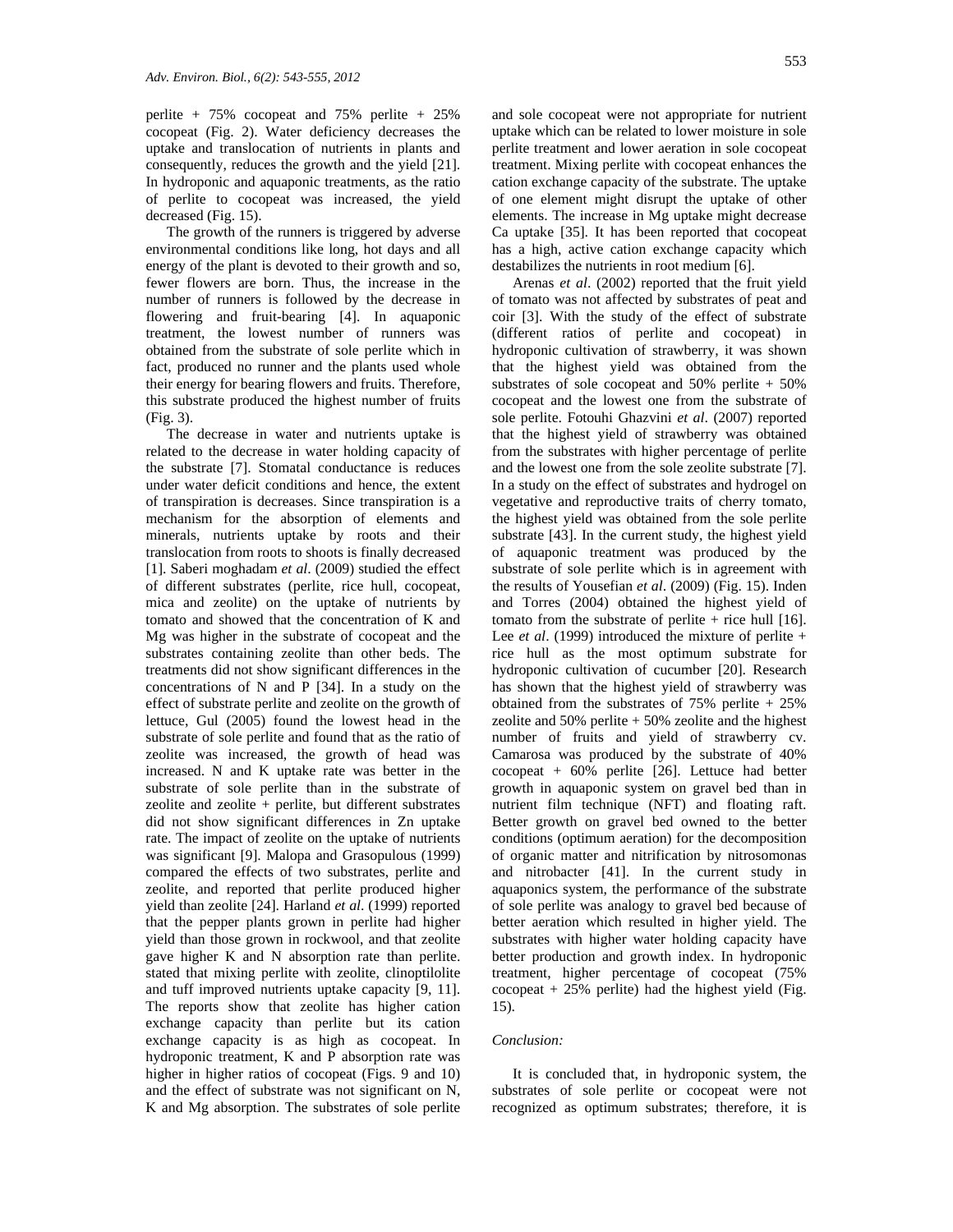recommended to use their mixture as substrate, while in aquaponic system, the substrates with higher percentage of perlite had better performance and are recommended for strawberry cultivation.

#### **Acknowledgments**

We wish to thank Vali-e-Asr University of Rafsanjan Research council for its approval and for providing financial support for project with code number of Agr86HS308.

# **References**

- 1. Alam, F.M., 1999. Nutrient uptake by plants under stress conditions, in pessarakli, M., Handbook of plant and crop stress. Marcel dekkler, New York, pp: 285-314.
- 2. Amiri, A.S., P. Aghdak and M. Mobali, 2009. Effect of different cultivation substrates and hydrogel on vegetative and reproductive traits of eggplant. Proceedings of the First National Conference on Hydroponics and Greenhouse Productions, Oct. 22, Isfahan University of Technology, 351-353, Isfahan, Iran.
- 3. Arenas, M., C.S. Vavrina., J.A. Cornell., E.A. Hanlon & G.J. Hochmuth, 2002. Coir as an alternative to peat in media for tomato transplant production. Hort Science, 37(2): 123-131.
- 4. Bahmanian, M. and S. Masiha, 2002. Strawberry. Sootoodeh Press, Tehran, Iran.
- 5. Bruce, R.R., J.E. Plant, L.A. Harper, and J.B. Jones, 1980. Water and nutrient element regulation prescription in nonsoil media for greenhouse crop production. Commun. Soil Sci. Plant Anal., 11(7): 677-698.
- 6. Evance, M.R., S. Konduru and R.H. Stamps, 1996. Source variation in physical and chemical Properties of coconut coir dust. Hort Sci., 31: 965-967.
- 7. Fotouhi Ghazvini, R., G. Payvast. And H. Azarian. 2007. Effect of Clinoptilolitic-zeolite and Perlite Mixtures on the Yield and Qulity of Strawberry in Soil-less Culture. Hort. Sci., pp: 885-888.
- 8. Gubbels, G.H. 1988. Effect of planting density on sunflower. Sunflower Hybrids Plant Sci., 69: 1251-1254.
- 9. Gul, A., D., Erogul and A.R. Ongun, 2005. Comparison of the use of zeolite and perlite as substrate for crisp-head lettuce. Sci. Hort., 106: 464-471.
- 10. Hak., R.Z, U. Lictenthaler, H.k. and L. Nater, 1993. Cholorophyll a Flurescence signatures of nitrogen deficient barely leaves., 28: 151-159.
- 11. Harland, J., S., Lane and D. Price, 1999. Further experiences with recycled zeolite as a substrate for the sweet pepper crop. Acta Hort., 481: 187- 194.
- 12. Heath-Buchholz, C., 1967. Uber die

Dunkelfarbung des Blattgruns bei Phosphor mangel. Z. Pflanzenernaehr. Bodenkd., 118: 12- 22.

- 13. Heidari Sharifabad, H., 2001. Plants and salinity. Organization of Research, Education and Extension.
- 14. Hennan, D.P and L.C. Campbell., 1981. Influence of potassium and manganese on growth and uptake of magnesium by soybeans (*Glycin max* (L.) Merr. cv Bragg). Plant Soil., 61: 447-456.
- 15. Hochmuth, R. and M. Sweat., 1993. Hydroponic nutrient effluent are coverable energy resource. University of florida. Report Suwannee Valley RREC. 91.
- 16. Inden, H. and A. Torres, 2004. Comparison of four Substrate on the growth and quality of tomatoes. Acta Hort., 644: 205-210.
- 17. Jennifer, L.G., 2005. Quantifying waste excretion by Egyptian Tilapia Hybrid (Oreochromis niloticus) and nutrient uptake by hydroponically grown plant species to optimize an integrated aquaculture system. Ph.D. A thesis. pp: 1:60.
- 18. Koocheki, A., M.H. Rashed Mohassel, M. Nasiri and Sadrabadi, 1991. ABC's of physiology of plants growth and development. Razavi Cultural Foundation Press, Mashad, Iran.
- 19. Koocheki, A., A. Zand, A. Bonamian, M. Rezvani Moghaddam, P. Mehdi Damghani, A. Jami Ahmadi, M. Saeedreza and V. Saeedreze. 2005. Plant ecophysiology. Ferdowsi University Press, Mashad, Iran.
- 20. Lee, B., J. Lee, S. Chung, and B. Seo, 1999. Effect of container and substrate on growth and fruit quality of the hydroponically grown cucumber (*Cocumis sativus* L. cv. Chosaengnakhap) Plants. Acta Hort., 483: 155- 160.
- 21. Levitt, J., 1980. Responses of plant to environmental stresses. II . Water, radiation, salt, and other stresses. Academic, New York., pp: 3- 53.
- 22. Malakooti, M.J. and M.M. Tehrani, 1997. Role of micronutrients in increasing yield and quality of farming products: micro nutrients with macro impacts. Tarbiat Moddaress University Press, Tehran, Iran.
- 23. Malakooti, M. and M. Homayi, 1994. Soil fertility in arid regions: problems and solutions. Tarbiat Moddaress Press, Tehran, Iran.
- 24. Maloupa, E., D. Gerasopoulos, 1999. Quality production of four cut gerberas in a hydroponic system of four substrates. Acta Hort., 491: 433- 438.
- 25. Marschner, H., 1995. Mineral nutrition of higher plants, 2nd edn. Cambridge, UK: Academic Press.
- 26. Mashadi Ja'farloo, A. and M. Hanare, 2009. The types of substrates used in hydroponics culture.